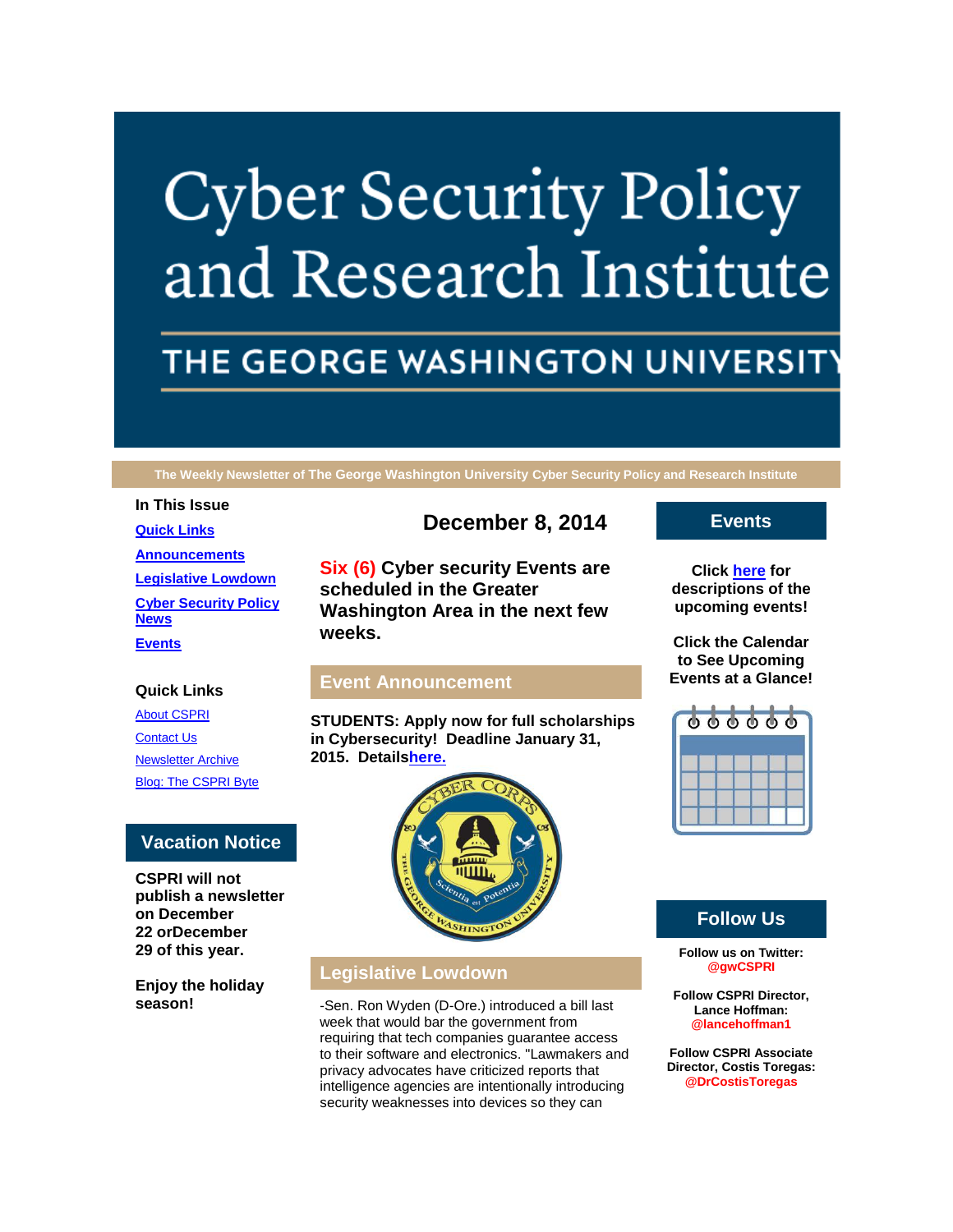#### **CSPRI in the News**

-**CSPRI Director Dr. Lance Hoffman** was interviewed by the Voice of America TV on the occasion of the visit of Minister Lu Wei, Head of the Cyberspace Administration of the People's Republic of China on December 2.

-**CSPRI Research Scientist Dr. Allan Friedman** has made a variety of appearance in the last few weeks:

Radio New Zealand [here.](http://r20.rs6.net/tn.jsp?f=0014Ds0OTdh3uiF-R33wuGjTT522NHwLO6phKR7WvMvKDRrKToMcuLolTt22OGyFOkZpBCQ2FW9Glnl-wTZV8288nY7LKxSutJwq-8uMfBvYgpLPT_sYxlDs_ZBLPqUlMdhtbnpmEHMDEoPjNUeKs2L7O1_c-fW061bLhuH0pdFLgY6IoP83YvIl4_FLUgXB61EXq4ggFUDh5myjhw0ePkuc-g__laPa7AQS8MTlyPgRrYKKH7LJLY316HxsrmawhxZyjzbDkBFs4K4DE99lECgO0czA022O5ELv2_00DSUe4me9dA40dr5BQ==&c=fykbwU1x9IUi2mdgw2yO0b3IziX5B8GigN6cgEHti5zy4X8jwbE97w==&ch=fGFyJhEgbgKleSaOKuMGXdx3lUJGhXJxQVaTkNh4Cwbu2tD3--jFqQ==)

Washington Post Blog [here.](http://r20.rs6.net/tn.jsp?f=0014Ds0OTdh3uiF-R33wuGjTT522NHwLO6phKR7WvMvKDRrKToMcuLolTt22OGyFOkZESnZepsNWIBniPOkxOcJZgLGUyLLyc4PZfAAPM28dKKBKJEnEBQUdLZe8WBA-jszaLfxf3EEwfIQClx8OrzL5CrazW7Ust4EaEUJZdDBjEMDC3BV4Z4O7GtYAHaqLMEVu0VJHmS-mHs3fTdoywb2gtsW2n0gYSORjWIjWlc5NzDTIFPONGd9vHAuXqREfRBFw1Snccot9OPwRgwvZokABEE9NA4eiwBUbhndKAWBY3fPBkjHw4ASwXY6jFgiqmwNjIcZYp74mig=&c=fykbwU1x9IUi2mdgw2yO0b3IziX5B8GigN6cgEHti5zy4X8jwbE97w==&ch=fGFyJhEgbgKleSaOKuMGXdx3lUJGhXJxQVaTkNh4Cwbu2tD3--jFqQ==)

GovInfo Security [here.](http://r20.rs6.net/tn.jsp?f=0014Ds0OTdh3uiF-R33wuGjTT522NHwLO6phKR7WvMvKDRrKToMcuLolTt22OGyFOkZE7gjNqneM-hB4V5Nw7RpVNHN9rJueqYsedac6k_-rNVqdhKrMcKgv0Zby1a_mNcwvojegORVPHMMQ6-ZkoZhhXvvYPJoV1N1SKSns8bzC6eEsgf0M7xlR51at2PTfkPMn5nf3VU2_hxtjl_czb_D2Bpb75lrRoeCn6SyY0rJ4V4=&c=fykbwU1x9IUi2mdgw2yO0b3IziX5B8GigN6cgEHti5zy4X8jwbE97w==&ch=fGFyJhEgbgKleSaOKuMGXdx3lUJGhXJxQVaTkNh4Cwbu2tD3--jFqQ==)

Chicago Law Bulletin [here.](http://r20.rs6.net/tn.jsp?f=0014Ds0OTdh3uiF-R33wuGjTT522NHwLO6phKR7WvMvKDRrKToMcuLolTt22OGyFOkZOlbuEsx9UuwtziM2MGBizd8QxLPDpD9nhjnLNmi4mXXNUT2TZ2XUr3y3djRHEZSYEWemeMomC5I_AFRAI_CIhxqOYn9k18Y4l4BNhyT6g5fbY9CR_iJjxteFvyHUyB7mjNMw_U8YrQUxTstzclSgCiPe1D6Ltgig6fVnPaEjSv5eLhIQi68EAVKLAXulbx1UbAhFl30_61_X9MG7xlscDg==&c=fykbwU1x9IUi2mdgw2yO0b3IziX5B8GigN6cgEHti5zy4X8jwbE97w==&ch=fGFyJhEgbgKleSaOKuMGXdx3lUJGhXJxQVaTkNh4Cwbu2tD3--jFqQ==)

eavesdrop," [writes](http://r20.rs6.net/tn.jsp?f=0014Ds0OTdh3uiF-R33wuGjTT522NHwLO6phKR7WvMvKDRrKToMcuLolTt22OGyFOkZHNxMaVo-m6jKJMNEs4RXRiEjj0zmznhAtXZ9Uf_L9WMExNz4tGAZNha3hYl8osim7Ke9MNPe_rUf2LUX4gJWpw5KSEk0dZ_lST08kX-JUEg8JlILtMqPsbwyMQzKhkR80JIVY175N_OdbndlqHe1HCF7iolPs7AoNZUKMqAj79gAaTDSmlJCeA0t0cBnVbEW4J2icriul6c4NdB2ZPkqWUhXGupthrVK&c=fykbwU1x9IUi2mdgw2yO0b3IziX5B8GigN6cgEHti5zy4X8jwbE97w==&ch=fGFyJhEgbgKleSaOKuMGXdx3lUJGhXJxQVaTkNh4Cwbu2tD3--jFqQ==) Cory Bennett for The Hill. "The law does not apply to modern mobile devices, allowing companies like Apple and Google to introduce encryption on smartphones they claim keeps the government out - warrant or not."

According to the National Journal, a similar bill was offered Rep. Zoe Lofgren (D-Calif.) in the House. "The measure, dubbed the Secure Data Act and spearheaded by Democratic Rep. Zoe Lofgren, would block the NSA and other intelligence agencies from compelling tech companies to create so-called backdoor vulnerabilities into their devices or software," [writes](http://r20.rs6.net/tn.jsp?f=0014Ds0OTdh3uiF-R33wuGjTT522NHwLO6phKR7WvMvKDRrKToMcuLolTt22OGyFOkZ1QFLu6iJSm1wyFrSwiEi78ACDTZS8C4LC8SlMAoGLhbfbo9_Af6n7tvVT5LxbVhT2HilrJe2E5q5BtFTsyCmrR3KbtmhMK0BhgcrRSZHbnBvxGa1ioJ3BTIOHdC-YiO2aOpl_3nVZzxL4awe6JPnfKIcTORvX46eNgEUQyAJxgW5tbZMfz-F5pa2_ybUk1gckoRtVAGKXPd9SD_dkrFNrlS9M2u04BI0&c=fykbwU1x9IUi2mdgw2yO0b3IziX5B8GigN6cgEHti5zy4X8jwbE97w==&ch=fGFyJhEgbgKleSaOKuMGXdx3lUJGhXJxQVaTkNh4Cwbu2tD3--jFqQ==) Dustin Volz. "Sen. Ron Wyden, also a Democrat, introduced a similar version of the bill earlier Thursday.

The Hill's Bennett has another [story](http://r20.rs6.net/tn.jsp?f=0014Ds0OTdh3uiF-R33wuGjTT522NHwLO6phKR7WvMvKDRrKToMcuLolTt22OGyFOkZgq5bV69WdQ9zEp3xvjEM_L2sfaAdhJOvT4vxJV5l3f9Xw8Ds9QOFohF4f_t1t8YiGlJFUEknSGQPm008ZsZ1HyJ29sw84a9u5gB6_jPq6FGFl77AlBMID196UDXyGdppehoOK5YMbtFTQ5BV5SaaaV4wEAhqQJkDWMx6O-TEKPDmZcY9ZTfEaoeuf2fG6FzP&c=fykbwU1x9IUi2mdgw2yO0b3IziX5B8GigN6cgEHti5zy4X8jwbE97w==&ch=fGFyJhEgbgKleSaOKuMGXdx3lUJGhXJxQVaTkNh4Cwbu2tD3--jFqQ==) about one piece of cyber legislation that stands a chance of passage this Congress: the National Cybersecurity and Critical Infrastructure Protection Act, a bill that would codify the DHS's cybersecurity role and officially authorize the agency's existing cybersecurity center. "House Homeland Security Committee Chairman Michael McCaul (R-Texas) is expecting the Senate to release as early as Thursday his bill to enable private companies to share cybersecurity information with the Homeland Security Department (DHS)," Bennett writes.

# **Cyber Security Policy News**

**North Korea denies involvement in Sony hack** -North Korea has [denied](http://r20.rs6.net/tn.jsp?f=0014Ds0OTdh3uiF-R33wuGjTT522NHwLO6phKR7WvMvKDRrKToMcuLolTt22OGyFOkZQPaMm8vOmk_vfMaISUiZ63AbnMzdi48OoUh5mJrTD4HGHpsQ9tc7tFDANiYUM9TwD_rzh8TpTZmfI7wTOMn2dgscMoWD0vsFVuwPxAqo6VYjozkOPQPWQi3_ZDLiulyi42qqmTzUeEk9wG03el9SfL_cAOQ081BVZj6hWKxhxIICNL0ZpL6I5jkRDP7kFxxXwBLB9-hhkz94HpdAfxUlW4Ij0f3zL96wT-aEAMYXJ_uMkpYJsmAPkwizuBiW9rXZ&c=fykbwU1x9IUi2mdgw2yO0b3IziX5B8GigN6cgEHti5zy4X8jwbE97w==&ch=fGFyJhEgbgKleSaOKuMGXdx3lUJGhXJxQVaTkNh4Cwbu2tD3--jFqQ==) any involvement in the massive new hack of Sony Pictures Entertainment, which reportedly exposed more than 100 terabytes of proprietary Sony data. Early analysis of the malware used in the attack pinned the blame on North Korea, and experts said the intrusion was payback for a Sony comedy film to be released on Christmas called The Interview, in which the stars are filmmakers on a trip to North Korean who are recruited by the CIA in a plot to assassinate the country's leader.

Meanwhile, the attackers [released](http://r20.rs6.net/tn.jsp?f=0014Ds0OTdh3uiF-R33wuGjTT522NHwLO6phKR7WvMvKDRrKToMcuLolTt22OGyFOkZgoFGV83UKUKGXqUCuDBgxDKdYgerNIxsk-Ekp4_KFOVKrgMCAx1lfAXYAsgj_BLf_WrtxsatED_D-GXjmoLRB8qd8hFX96O3hCUGXa4Qjy5hQ5IPWjH2RImOaRDp7rk6Mdzw26SVsFRM-uNW3D1NisjVADuw3rS_Acox7YmfeDScRfGaVq7DaELTSBCdT50clT-PGXCohsCqB5D43t6ebg==&c=fykbwU1x9IUi2mdgw2yO0b3IziX5B8GigN6cgEHti5zy4X8jwbE97w==&ch=fGFyJhEgbgKleSaOKuMGXdx3lUJGhXJxQVaTkNh4Cwbu2tD3--jFqQ==) tens of thousands of internal Sony documents, including employee salary and healthcare records.

#### **Publicly traded companies exposed**

-A group of cyberspies have broken into more than 100 publicly traded companies and stolen crucial corporate information, CNN [reports,](http://r20.rs6.net/tn.jsp?f=0014Ds0OTdh3uiF-R33wuGjTT522NHwLO6phKR7WvMvKDRrKToMcuLolTt22OGyFOkZgf8Fi8Wiq3PnMOu4biS3XoS56j60zKj_QH4sldLOa-QgTTYFzpJMSC4nalk3vpPJRLlaU44SzCLgAyFxT5W6mgg_GkVlc99syyrwb9ll6LdR1BpfvMU1_A5nBwH5P0aL38vzRGxDUF7iSIY_OQyv1dLmiJJIA70qsXhG3z0H2vGbjrys1hi01Dk6fvW5vF1aPMroJlIfWWo=&c=fykbwU1x9IUi2mdgw2yO0b3IziX5B8GigN6cgEHti5zy4X8jwbE97w==&ch=fGFyJhEgbgKleSaOKuMGXdx3lUJGhXJxQVaTkNh4Cwbu2tD3--jFqQ==) citing data gathered from security firm FireEye. "The highly sophisticated hackers uncovered merger discussions, secret product pipelines and potential legal troubles, which would give them a big leg up when trading those companies' shares," David

**Follow CSPRI Research Scientist, Allan Friedman: @allanfriedman**

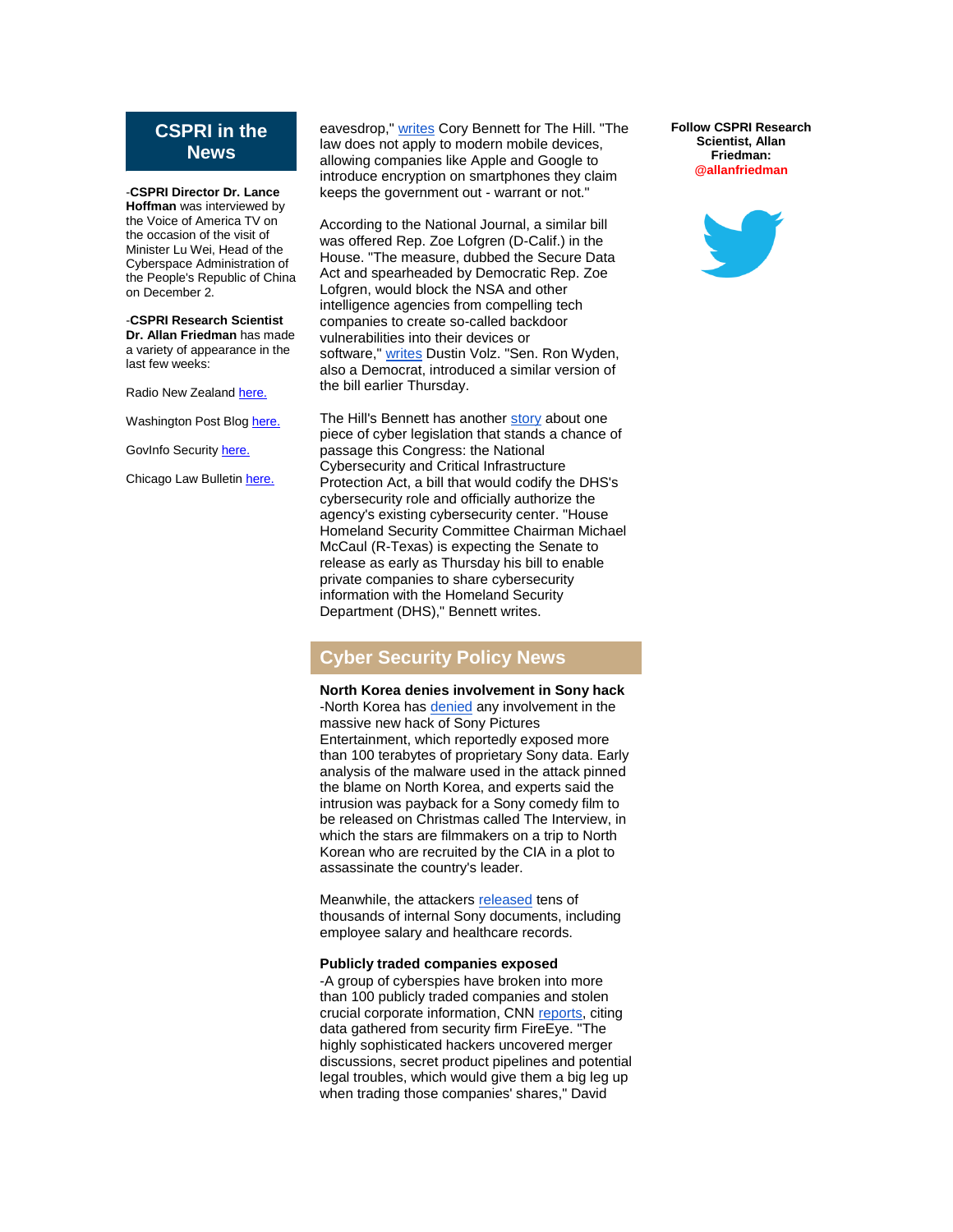Goldman writes. "More than two-thirds of the group's targets were in the health care and pharmaceutical industries. All but three of the targeted companies are listed on the New York Stock Exchange or Nasdaq."

#### **Banks to block Tor?**

-Banks across the United States could block a great deal of fraudulent activity and account takeovers online if they barred users who attempt to transact with their sites using the global anonymity network known as Tor, KrebsOnSecurity.com [reports.](http://r20.rs6.net/tn.jsp?f=0014Ds0OTdh3uiF-R33wuGjTT522NHwLO6phKR7WvMvKDRrKToMcuLolTt22OGyFOkZWbmSIoq2w120_QilqEhUEBaNnd__echprQ2Wke4aY20aY43KflgopKWXAtHbj_VJwo8GTDLnUb4Uk69ytUs7u-6SwPi4_YgSgSBK_g2Wfn4AXklyudtJxEHKF6F42kGvhIZg5B0yJJyXL2-94qzD-RA--lQcHQVoKcAKhwnK8c0uIZYOL3jPDQ8uniqQzTzy&c=fykbwU1x9IUi2mdgw2yO0b3IziX5B8GigN6cgEHti5zy4X8jwbE97w==&ch=fGFyJhEgbgKleSaOKuMGXdx3lUJGhXJxQVaTkNh4Cwbu2tD3--jFqQ==) "In the report, released on Dec. 2, 2014, FinCEN said it examined some 6,048 suspicious activity reports (SARs) filed by banks between August 2001 and July 2014, searching the reports for those involving one of more than 6,000 known Tor network nodes," Krebs writes of a non-public report produced by a division of the U.S. Treasury Department. "Investigators found 975 hits corresponding to reports totaling nearly \$24 million in likely fraudulent activity. Analysis of these documents found that few filers were aware of the connection to Tor, that the bulk of these filings were related to cybercrime, and that Tor related filings were rapidly rising. Our BSA [Bank Secrecy Act] analysis of 6,048 IP addresses associated with the Tor darknet found that in the majority of the SAR filings, the underlying suspicious activity - most frequently account takeovers - might have been prevented if the filing institution had been aware that their network was being accessed via Tor IP addresses."

#### **Justice Department to create cybersecurity unit**

-In the wake of massive hacks like the one at Sony, the Justice Department plans to create a special, dedicated unit for cybersecurity, officials announced last week. Although the DOJ already has a Computer Crime and Intellectual Property Section, this new arm would be a more tightly focused effort. NBC [reports](http://r20.rs6.net/tn.jsp?f=0014Ds0OTdh3uiF-R33wuGjTT522NHwLO6phKR7WvMvKDRrKToMcuLolTt22OGyFOkZsKyZBIVKJluQgP0ANcZZgeyOaCfYARllIje3Mb5hOWQxxHikZLME9xR4rW4-kPjC9jEQT4a5-MrADrTLaK4zOi6FnzSDe24oOCmRvzxRVRQCUynpNaEsRpV9HDeKlVbFTDRIjWytAkFc5npi2trVEksQit-IQ_bfS0CQ9kYBPihFnZorCbqqfEf7Hx17j-Oq7nSo58D_8-Vq1lxM6b_P2PwjeTqBrh_a&c=fykbwU1x9IUi2mdgw2yO0b3IziX5B8GigN6cgEHti5zy4X8jwbE97w==&ch=fGFyJhEgbgKleSaOKuMGXdx3lUJGhXJxQVaTkNh4Cwbu2tD3--jFqQ==) that Assistant Attorney General Leslie Caldwell cited recent cyberattacks such as retail and bank hacks, as well as the [Cryptolocker malware](http://r20.rs6.net/tn.jsp?f=0014Ds0OTdh3uiF-R33wuGjTT522NHwLO6phKR7WvMvKDRrKToMcuLolTt22OGyFOkZ4hB-FcikSf8N6sC0Yhv1PtXYpzwSgVGIk017Jq4c0n_hmC2mcya_spPx08rkqQLNGLQPJl-HN2IFdovzgOf20PqkMvNjumtg6Pm2Z4IREv9QThvvqQascCeHMyrQINaQ6XSGfpQ0jfwNNK8iOfj9aFFuWAHoWLqAiR4fIGldCdNlVLi3pGZGTlaEhxutnmwFHYciZa22M-0Tea1YYaJscw==&c=fykbwU1x9IUi2mdgw2yO0b3IziX5B8GigN6cgEHti5zy4X8jwbE97w==&ch=fGFyJhEgbgKleSaOKuMGXdx3lUJGhXJxQVaTkNh4Cwbu2tD3--jFqQ==) that held files for ransom, as examples of the type of crime that would be targeted by the Cybersecurity Unit. According to [The Wall Street Journal,](http://r20.rs6.net/tn.jsp?f=0014Ds0OTdh3uiF-R33wuGjTT522NHwLO6phKR7WvMvKDRrKToMcuLolTt22OGyFOkZFyBnxuXmJSFYAa508QrePBJBz65ArQWbwAThysbDCgxO52ASqvDyPG6M7TgR40g61lpIaBRVZlUAZ83tXE53eRaNk6TrLJHjMUdZ2YS-8t1959zE9hbaaZVHXr7XSYOjTS9g_z84xSZy7CPWt4Rk9n2QvnxDqjexhdNpRJj-mHsq-kC4Mlk3GLDhJvH3ovYEgY_kch8R5mc=&c=fykbwU1x9IUi2mdgw2yO0b3IziX5B8GigN6cgEHti5zy4X8jwbE97w==&ch=fGFyJhEgbgKleSaOKuMGXdx3lUJGhXJxQVaTkNh4Cwbu2tD3--jFqQ==) the unit also will serve as a central hub for law enforcement officials on legal guidance regarding the criminal electronic surveillance statutes that cover complex cyber investigations.

#### **Obama to nominate Carter**

-President Obama's choice to lead the Pentagon, former deputy secretary of defense Ashton "Ash" Carter, has long been a big supporter of increasing the country's cybersecurity capabilities, The Washington Po[streports.](http://r20.rs6.net/tn.jsp?f=0014Ds0OTdh3uiF-R33wuGjTT522NHwLO6phKR7WvMvKDRrKToMcuLolTt22OGyFOkZBVI-MfA_w1E24ZjunYlrSUJfmkDwmZcCjZqnkia4WtB-PESxroRHsEzNAX2S70G2dOEAxMB1Xc-bjR4rd7nwSc-EEgmlbaaCd0pImwyl3QJ_BFYPKrYAlmjNB_jteeHtRI_v2k3nUWnuAS73EgbRNoWRvWwhhfVvdRaKN23mZt4H-zpq_u5d5oYq-iaTVI0yy7kvEFFHVHlKxRSNaibtr5ONwWCnLzLrcc147XDv5B--jrKVW-fpJMQfrmhPiNVA&c=fykbwU1x9IUi2mdgw2yO0b3IziX5B8GigN6cgEHti5zy4X8jwbE97w==&ch=fGFyJhEgbgKleSaOKuMGXdx3lUJGhXJxQVaTkNh4Cwbu2tD3--jFqQ==) "His nomination